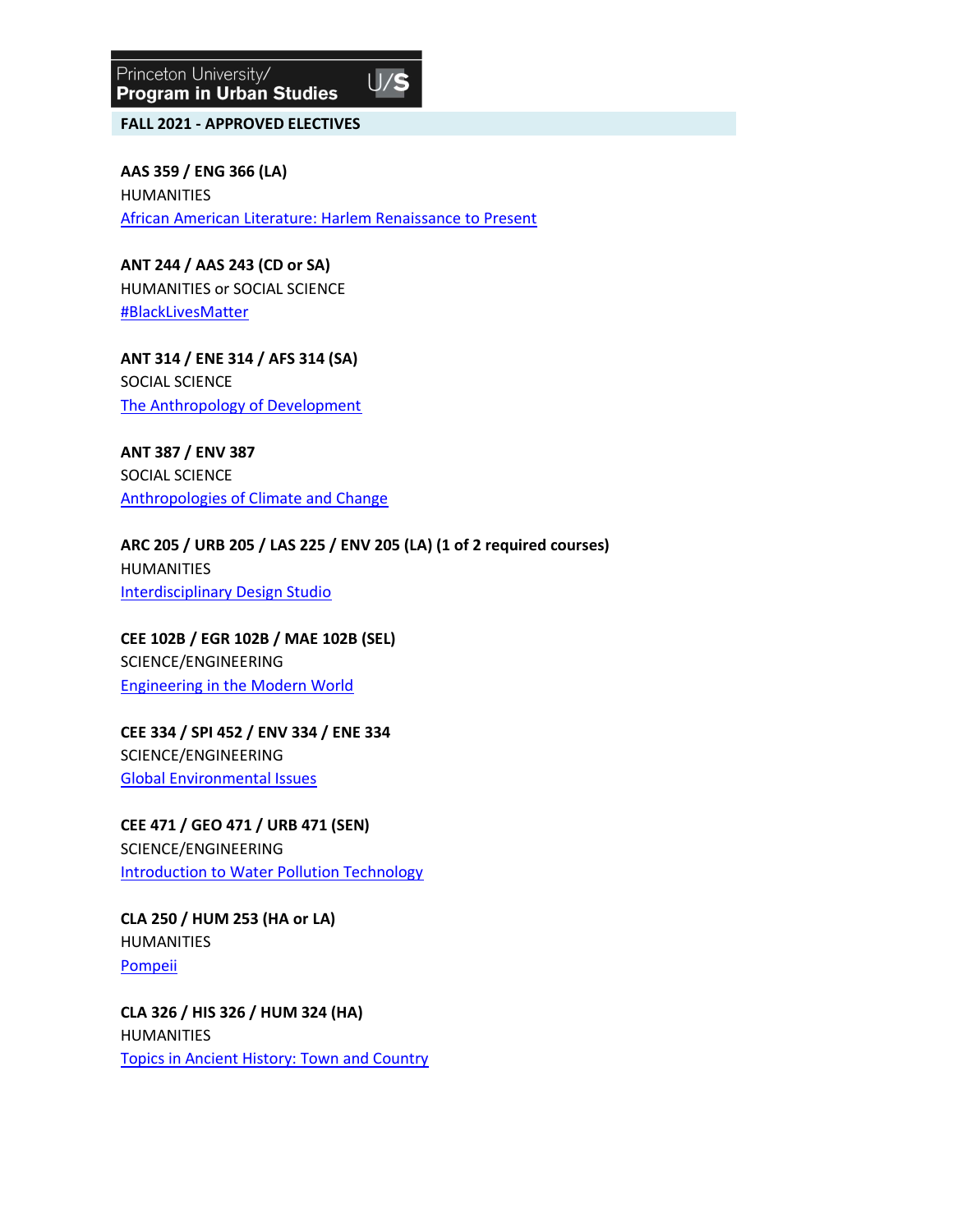**EAS 303**  HUMANITIES [Japanese Film & Media Studies](https://registrar.princeton.edu/course-offerings/course-details?term=1222&courseid=013261)

**EEB 321**  SCIENCE/ENGINEERING [Ecology: Species Interactions, Biodiversity and Society](https://registrar.princeton.edu/course-offerings/course-details?term=1222&courseid=001538)

**ENG 293 / ASA 293 (CD or LA)** HUMANITIES [Chinatown USA](https://registrar.princeton.edu/course-offerings/course-details?term=1222&courseid=016120)

**ENV 305 / SAS 315**  HUMANITIES or SOCIAL SCIENCE [Topics in Environmental Studies: Building American Style: Land-Use Policies and Rules](https://registrar.princeton.edu/course-offerings/course-details?term=1222&courseid=005800)

**ENV 345 / URB 345 / ARC 345 / LAS 395** SCIENCE/ENGINEERING or HUMANITIES [Thinking Through Soil](https://registrar.princeton.edu/course-offerings/course-details?term=1222&courseid=016162)

**ENV 377 / CEE 377 / SAS 377 / URB 377 (SA)** SCIENCE/ENGINEERING [Sustainable Cities in the US and India: Technology & Policy Pathways](https://registrar.princeton.edu/course-offerings/course-details?term=1222&courseid=015414)

**ENV 380 / ENG 480 / COM 386 (LA)** SCIENCE/ENGINEERING or HUMANITIES [Cities, Sea Level Rise and the Environmental Humanities](https://registrar.princeton.edu/course-offerings/course-details?term=1222&courseid=016115)

**GEO 102A / ENV 102A / STC 102A (SEN)** SCIENCE/ENGINEERING [Climate: Past, Present, and Future](https://registrar.princeton.edu/course-offerings/course-details?term=1222&courseid=011152)

**GEO 102B / ENV 102B / STC 102B**  SCIENCE/ENGINEERING [Climate: Past, Present, and Future](https://registrar.princeton.edu/course-offerings/course-details?term=1222&courseid=011153)

**HIS 371 (HA)** HUMANITIES [The Colonization of North America](https://registrar.princeton.edu/course-offerings/course-details?term=1222&courseid=003412)

**HIS 388 / URB 388 / AMS 380 / AAS 388 (CD or HA)** HUMANITIES or SOCIAL SCIENCE [Unrest and Renewal in Urban America](https://registrar.princeton.edu/course-offerings/course-details?term=1222&courseid=011578)